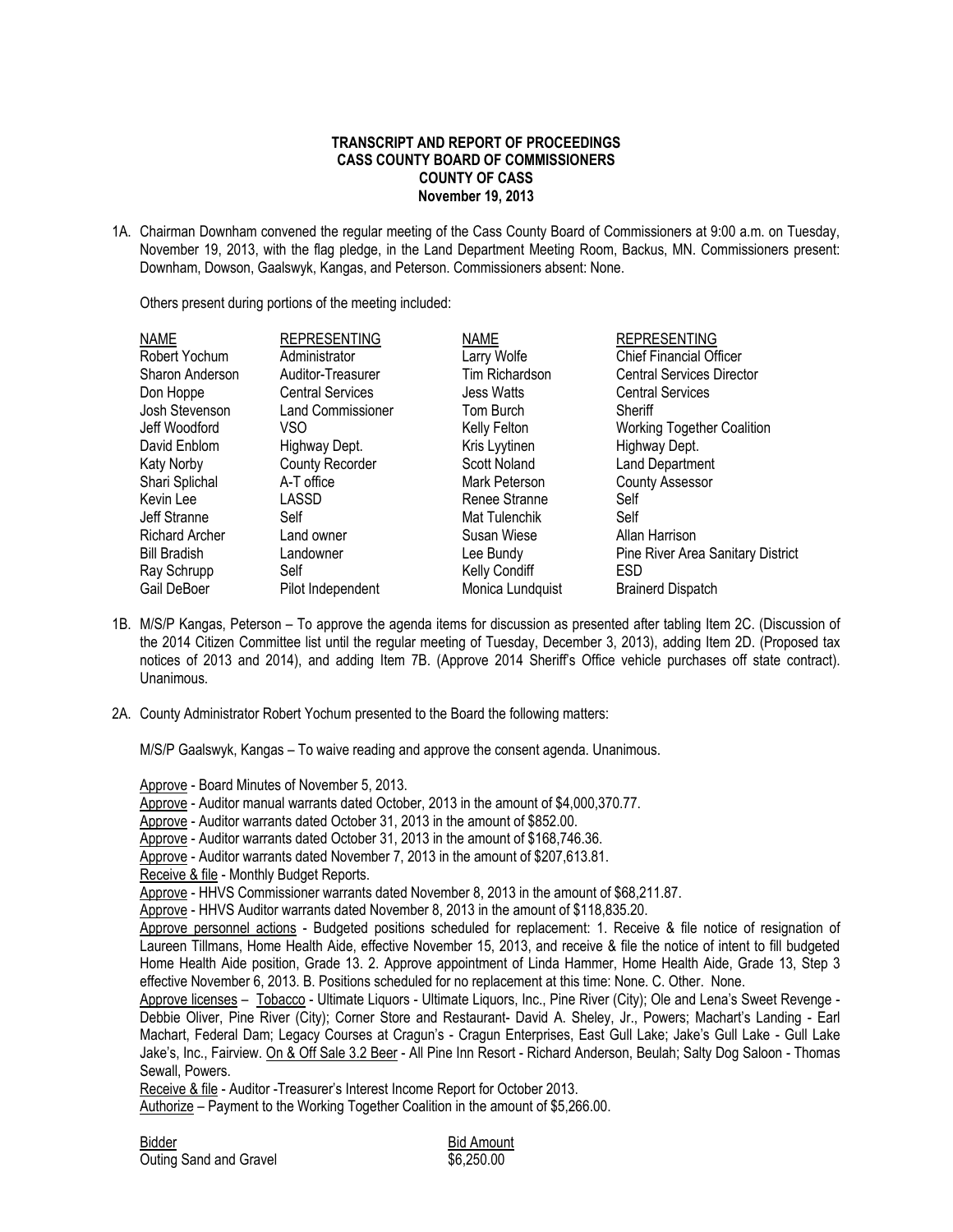| Rice Contracting & Development Services | \$10,400.00 |
|-----------------------------------------|-------------|
| <b>Cass County Construction</b>         | No Bid      |
| <b>JR Martz Construction</b>            | No bid      |
| John Croatt                             | No bid      |
| Moritz Excavating                       | No bid      |

M/S/P Gaalswyk, Kangas – To award the bid to Outing Sand and Gravel not to exceed \$6,250 source of funds from the GIA ATV maintenance account. Unanimous.

Receive & file - Timber auction results of October 31, 2013 totaling 11,738.50.00 cords plus 30.70mbf saw timber totaling \$162,027.87.

Authorize - Payments to Mark J. Beard (Invoice#107) in the amount of \$1,250.00, and contract with Widseth Smith Nolting & Assoc. in the amount of \$35,500.00 and partial payment (Inv. #92815) in the amount of \$2,424.00 remodel Highway Shops & Pine River Govt. Bldg. (source of funds from Capital Fund – Garages & Capital Outlay Bldgs.)

Receive & file - STS quarterly report from July 1 through September 30, 2013.

Accept - Donation from Portage Lakes Association in the amount of \$25.00 for Sheriff's Office for AIS cards.

Receive & file - Correspondence from City of Walker regarding a petition for annexation by Daniel & Michele Piprude on PID# 38-135-1316.

Receive & file - October 2013 Cass County EDC Activity Report.

Receive & file - Correspondence from MPCA regarding the 2014 first half of SCORE Block Grant disbursement in the total amount of \$68,896.

| Parcel                    | <b>Bidder</b><br>Kvale | <b>Bidder</b><br>LVS |
|---------------------------|------------------------|----------------------|
| Johnson                   |                        |                      |
| Deerfield Twp.<br>Johnson | \$3,400.00             | \$2,300.00           |
| Turtle Lake Twp.<br>Hyde  | \$2,500.00             | \$2,200.00           |
| Woodrow Twp.              | \$3,000.00             | \$2,300.00           |
| Total                     | \$8,900.00             | \$6,000.00           |

M/S/P Gaalswyk, Kangas – To award quote to Lawrence Valuation Service, LLC for appraisals on land to be acquired with LSOHC funds that provides access to inaccessible public land and protect critical forest habitat in the amount of \$6,000.00. Unanimous.

Approve - Joint Powers Agreement with the MN DNR- Enhancement of Natural Resource Management (aerial seeding) from January 1, 2014 through December 31, 2018.

Approve - Contract for Purchase of Services between Cass County HHVS and Rural Minnesota CEP, Inc. (MFIP and DWP). Approve - Purchase of Services Agreement between Cass County, Minnesota and Rural Minnesota Concentrated Employment Program to provide Family Development Certification Training in the amount not to exceed \$11,000.00. Approve -Acceptance of SHIP grant agreement with the MN Department of Health in the amount of \$614,524.00.

2B. Mr. Yochum summarized the Personnel Committee of the Board (Commissioners Downham and Dowson) meeting of November 5, 2013. Discussion items included: medical examiner providers/practices, wage rate market comparables submitted by the Local #320 bargaining unit, amending the certified appraiser job description due to a statute change, updating the data practice compliance appointments, a HHVS Case Aide – IMU grievance settlement, renewal of the Cass County/Leech Lake Reservation Children's Initiative agreement, a wage rate market adjustment for the HHVS Eligibility Worker position, and recruitment of a labor counsel due to Tom Fitzpatrick's retirement.

M/S/P Dowson, Kangas - To approve the recommendations of the Personnel Committee of the Board: 1.) that Dr. Michael McGee should be re-appointed as medical examiner and that related protocols will be reviewed to promote local decisions in the field potentially reducing examination costs, 2.) that a market adjustment be approved for the Sergeant position from grade 30 to grade 31 effective 12/07/13, 3.) that the certified appraiser job description is amended by including MS 270C.9901 requirements and consider any related issues upon labor contract renewals, 4.) that HHVS Case Aide – IMU grievance settlement is received and filed, 5.) that the renewal of the Cass County/Leech Lake Reservation Children's Initiative agreement be referred to the County Administrator as part of the memorandum of understanding contact with the Leech Lake Band of Ojibwe, 6.) that a market adjustment be approved for the Eligibility Worker position from grade 20 to grade 22 effective 12/07/13, and 7.) that a public request for proposals for labor counsel services is authorized. Unanimous.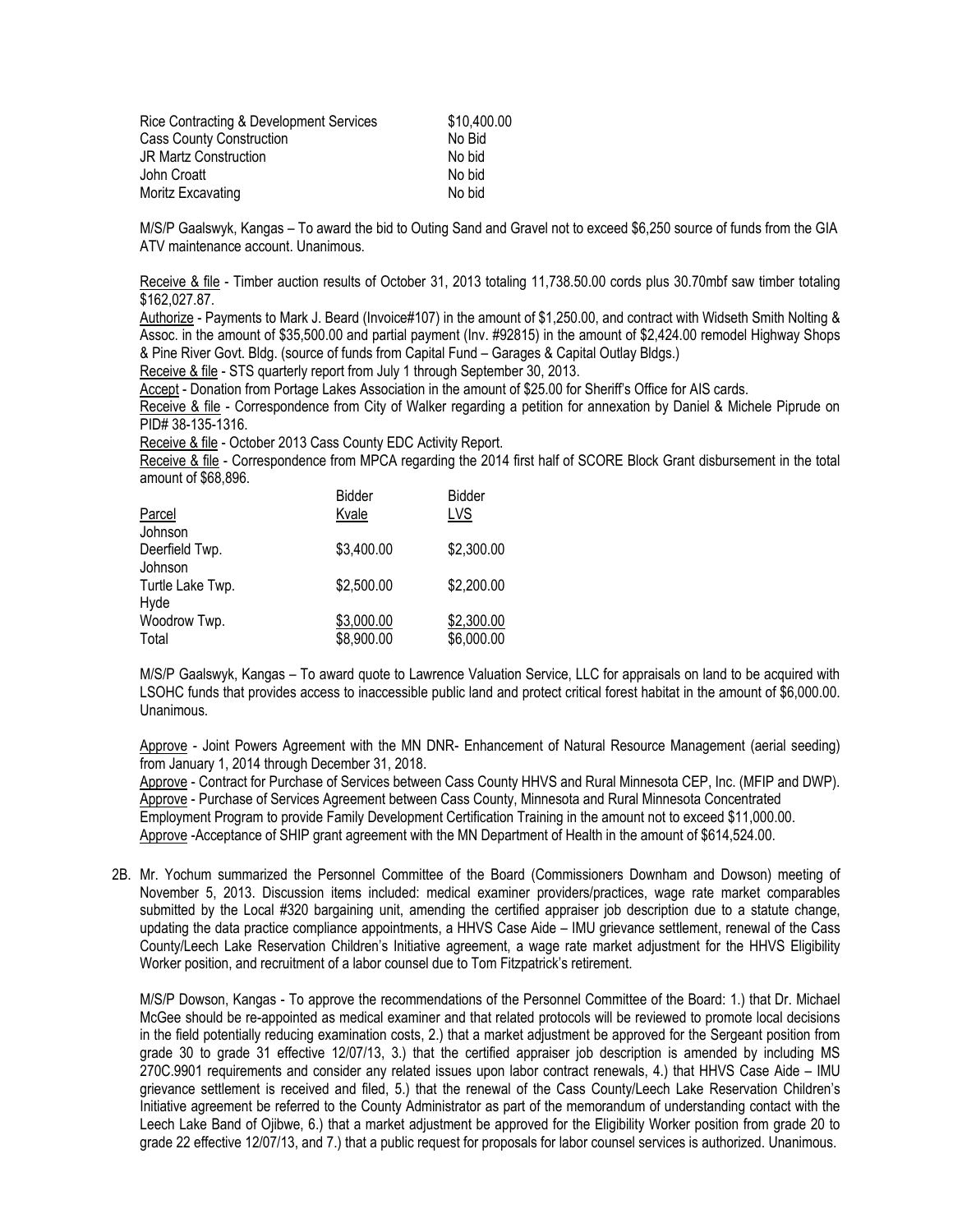M/S/P Dowson, Kangas – To approve appointments under the Minnesota Government Data Practices Act: Unanimous.

| Department      | Responsible Authority (RA) | Compliance Official |
|-----------------|----------------------------|---------------------|
| All non-elected | Auditor-Treasurer          | Auditor-Treasurer   |
| Attorney        | County Attorney            | Appointed by RA     |
| Recorder        | Recorder                   | Appointed by RA     |
| Sheriff         | Sheriff                    | Appointed by RA     |

All appointed department heads are designees of the responsible authority to respond to data requests for their respective departments.

- 2C. M/S/P Kangas, Peterson To table discussion of the 2014 Citizen Committee list until the regular meeting of Tuesday, December 3, 2013. Unanimous.
- 2D. Chief Financial Officer Larry Wolfe explained County (only) property tax levy trends for 2013 and 2014 based upon proposed tax notices known as "truth in taxation notices". Mr. Wolfe reported that the 2014 proposed property tax notices have been recently sent to owners of 38,679 parcels and discussed average dollar changes. No action necessary.
- 3A. Auditor-Treasurer Sharon Anderson presented the notice of public hearing provided under Minnesota Statutes 103E.805, the County Board acting as the drainage authority for Cass County Drainage System No. 9.

M/S/P Dowson, Kangas - To open the Public Hearing on the Cass County Drainage System No. 9. Unanimous.

The Board accepted comments and responded to questions from the audience in regard to the proposed removal of property from the benefited area of the system. Engineer Enblom also provided a project status report noting that the work is nearing completion. Following the public hearing, action was taken as follows:

Commissioner Peterson offered Resolution No.54-13 and moved its adoption, Commissioner Kangas seconded:

## DRAINAGE ORDER AND FINDINGS

WHEREAS the Cass County Board approved a maintenance levy in the amount of \$30,000 for Cass County Drainage System No. 9 on October 1, 2013, with an installment payment period of three years, interest rate of two percent (2%), and

WHEREAS Minnesota Statutes 103E.805 provides for the removal of property from a drainage system under specific circumstances, and

WHEREAS the Cass County Board has determined that petitions received for removal of property from Cass County Drainage System No. 9 meet eligibility criteria, finding as follows:

- 1. the waters from these properties have been diverted from Drainage System No. 9, flowage determined to be westerly toward Drainage System No. 4; that these properties cannot significantly or regularly use Drainage System No. 9;
- 2. these properties are not benefited by Drainage System No. 9, and
- 3. removal of the properties herein listed from Drainage System No. 9 will not prejudice the property owners and property remaining in the system.

|   |             |                                     | Total     | No. Acres         |
|---|-------------|-------------------------------------|-----------|-------------------|
|   | Parcel ID   | Legal Description                   | No. Acres | <b>Benefitted</b> |
|   | 48-014-3300 | SW1/4 SW1/4 & S7 ACS of NW1/4 SW1/4 | 47        | 20.7              |
| 2 | 48-012-3300 | SW1/4 SW1/4                         | 40        | 4.4               |
| 3 | 48-014-1400 | SE1/4 NE1/4                         | 40        | 30.1              |
| 4 | 48-014-3400 | E1/2 SW1/4                          | 80        | 72.3              |
| 5 | 48-014-4001 | E1/2 NW1/4 SE1/4 & E1/2 SW1/4 SE1/4 | 40        | 18.9              |
| 6 | 48-014-4100 | <b>NE1/4 SE1/4</b>                  | 40        | 40.0              |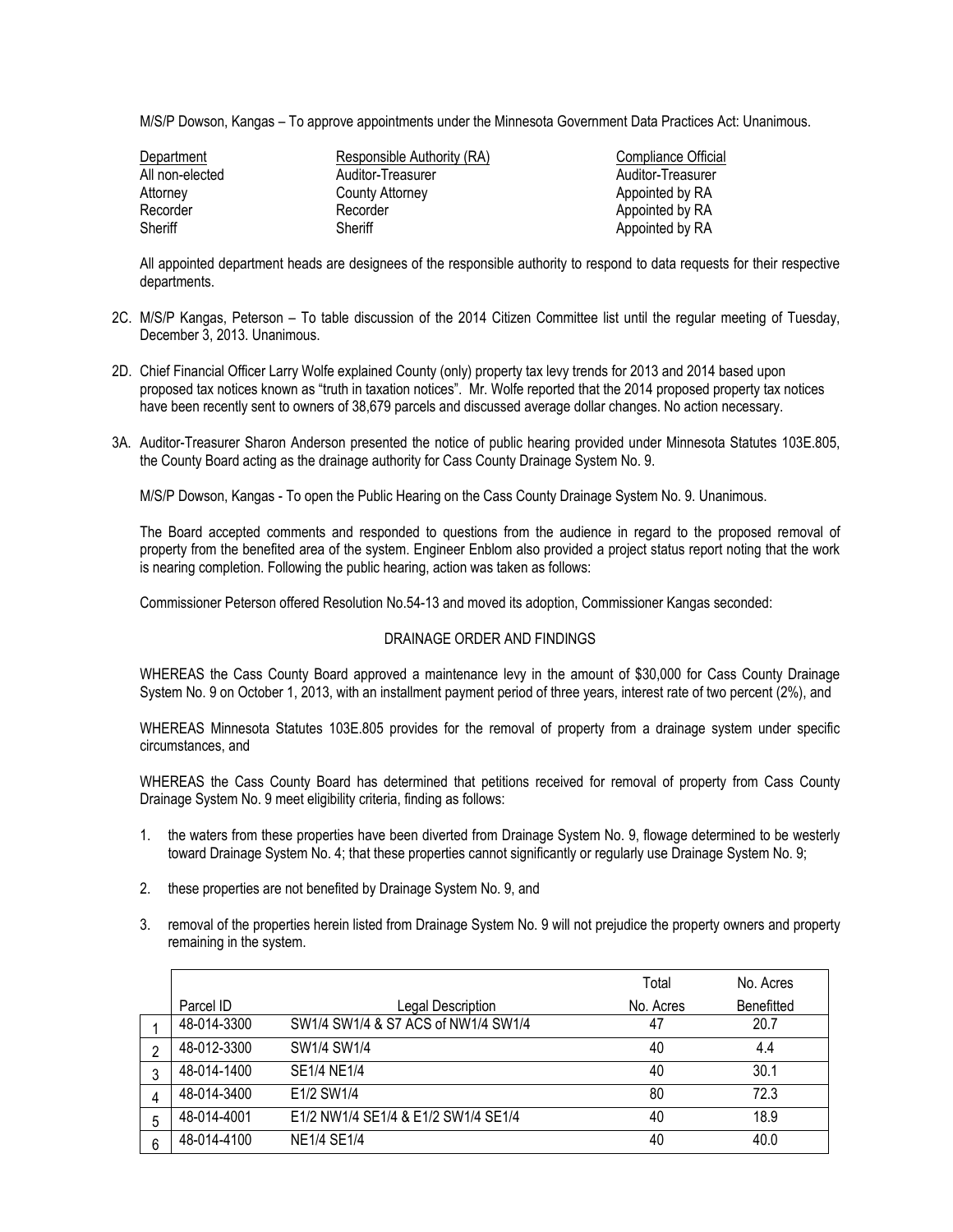| 7  | 48-014-4300 | W1/2 of SE1/4 Less E1/2 of NW1/4 of SE1/4<br>Also Less E1/2 of SW1/4 of SE1/4 | 40 | 18.9  |
|----|-------------|-------------------------------------------------------------------------------|----|-------|
| 8  | 48-014-4400 | SE1/4 SE1/4                                                                   | 40 | 4.4   |
| 9  | 48-014-2200 | NW1/4 NW1/4                                                                   | 40 | 39.3  |
| 10 | 48-014-2300 | SW1/4 NW1/4                                                                   | 40 | 40.0  |
| 11 | 48-013-2300 | SW1/4 NW1/4                                                                   | 40 | 14.7  |
| 12 | 48-013-3200 | NW1/4 SW1/4                                                                   | 40 | 29.8  |
| 13 | 48-013-3300 | SW1/4 SW1/4                                                                   | 40 | 18.1  |
| 14 | 48-014-3201 | N33 ACS of NW1/4 SW1/4                                                        | 33 | 33.0  |
| 15 | 48-012-4100 | NE1/4 SE1/4                                                                   | 40 | 1.0   |
| 16 | 48-014-1200 | NW1/4 NE1/4                                                                   | 40 | 25.0  |
| 17 | 48-014-1300 | SW1/4 NE1/4                                                                   | 40 | 40.0  |
| 18 | 48-014-2100 | <b>NE1/4 NW1/4</b>                                                            | 40 | 40.0  |
| 19 | 48-014-2400 | SE1/4 NW1/4                                                                   | 40 | 40.0  |
|    |             |                                                                               |    | 530.6 |

BE IT RESOLVED that the foregoing petitions 1 through 15 filed pursuant to Minnesota Statutes 103E.805, and petitions for parcels 16 through 19 if received by November 28, 2013, are hereby approved for removal from the benefited area of Cass County Drainage System No. 9.

FURTHER RESOLVED that any other petitions for removal of property from this drainage system are hereby denied.

In consideration of financial impact on remaining owners in the benefited area, the installment payment period is extended to four years.

Resolution No. 54-13 was adopted by majority vote: Ayes: Downham, Dowson, Gaalswyk, Kangas, Peterson. Nays: None.

- 4A. Kevin Lee of North Memorial Ambulance presented the third quarter 2013 report for the Longville Ambulance Subordinate Service District (LASSD). Mr. Lee informed the Board that the LASSD had paramedic coverage every day during the 3rd quarter, and consistently exceeded the Part Time Advanced Life Support requirement. Mr. Lee reported that LASSD transported or billed year to date 200 patients vs. the budgeted amount of 169. Revenues were \$40,850 over budget, and the revenue deductions were 60.6% vs. the budgeted amount of 61.6%. Total expenses were \$30,974 under budget, and \$23,440 under year to date 2013 and a net margin of 22.9%. Community involvement included attending the Cass County EMS Task Force Meetings quarterly, and the Cass County ARMER radio users meetings, participated in the Longville 4<sup>th</sup> of July parade, and the Longville Airport Fly-In in August. Mr. Lee provided customer satisfaction comments specific to Longville received during the 3rd Quarter, and added that the Brainerd region's overall patient satisfaction score was 93.57 with the national database mean score is 92.72. The Board thanked Mr. Lee for the update and expressed deepest sympathy to North Ambulance on the untimely death of Gary Pearson the Director of Out-state Ambulance Operations of North Ambulance. No Board action necessary.
- 5A. Lee Bundy the Pine River Area Sanitary District (PRASD) Facilities Manager reported that the City of Backus has a 42-year agreement with PRASD to connect the Backus sanitary sewer system to the Pine River Area District Plant. The improvements are nearly complete, ahead of schedule and under budget. Mr. Bundy invited the Board members to the ribbon cutting ceremony at Backus City Hall on Friday, November 22, 2013 beginning at 2:00 p.m. No action necessary.
- 6A. Veteran Service Officer Jeff Woodford discussed the local October activity including 46 walk-in contacts, 4 home visits, 128 phone calls in Backus and 16 for Walker. The transportation program provided 37 rides totaling 8,042 miles. Assistant Veterans Service Officer Stephen Sether will have his certification training completed in June of 2014. Mr. Woodford also discussed the national veteran service trends by program. No action necessary.